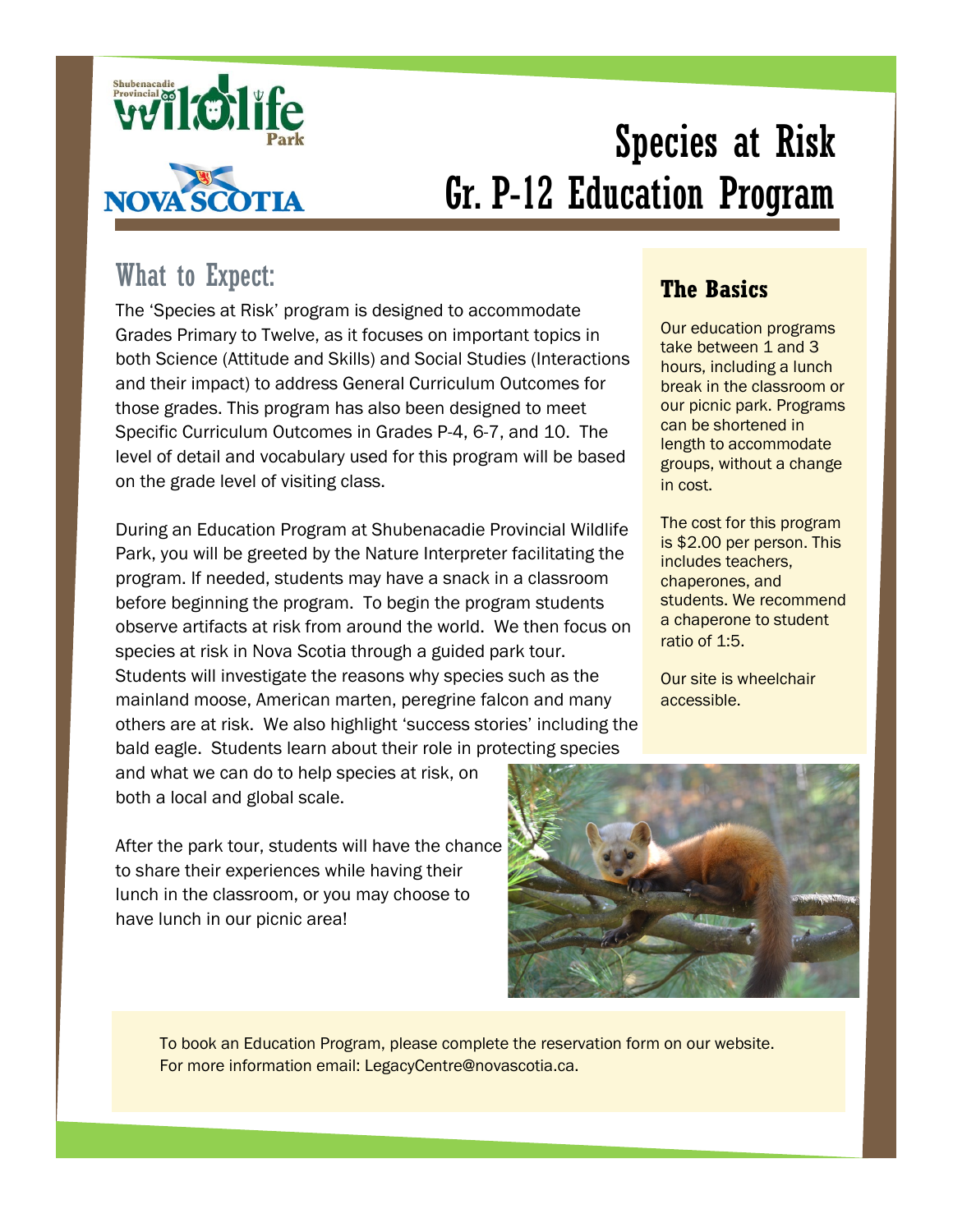#### **General Curriculum Outcomes:**

#### Science:

- GCO 2 (Skills): Students will develop the skills required for scientific and technological inquiry, for solving problems, for communicating scientific ideas and results, for working collaboratively, and for making informed decisions.
- GCO 4 (Attitudes): Students will be encouraged to develop attitudes that support the responsible acquisition and the application of scientific and technological knowledge to the mutual benefit of self, society, and the environment.

#### Social Studies:

- GCO D: demonstrate an understanding of the interdependent relationship among individuals, societies, and the environment—locally, nationally, and globally—and the implications for a sustainable future.
- GCO E: demonstrate an understanding of the interactions among people, places, and the environment
- GCO F: demonstrate an understanding of the past and how it affects the present and the future

#### **Specific Curriculum Outcomes:**

#### Grade Primary-Science

Ask questions that lead to exploration and investigation (200-1)

#### Grade 1-Science

- Question, explore, observe, and identify the similarities and differences in how living things are able to meet their needs (200-1, 100-4, 100-5, 100-7)
- Recognize that humans and other living things depend on their environment and identify personal actions that can contribute to a healthy environment (103-2)

#### Grade 1-Social Studies

- 1.2.2 describe how peoples depend upon an interact with different natural environments
- 1.2.3 take age-appropriate action to practice responsible behavior in caring for the environment

#### Grade 2-Science

 Describe features of natural and human-made environments that support the health and growth of some familiar animals (102-7)

#### Grade 2-Social Studies

- 2.1.4 predict ways their community might change in the future and how they can contribute to that future
- 2.4.3 demonstrate an understanding of sustainable development and its importance to our future (local, national, and global)

#### Grade 3-Science

 Describe and respond to ways in which plants are important to living things and the environment and how the supply of useful plants is replenished (102-12, 102-13, 203-5)